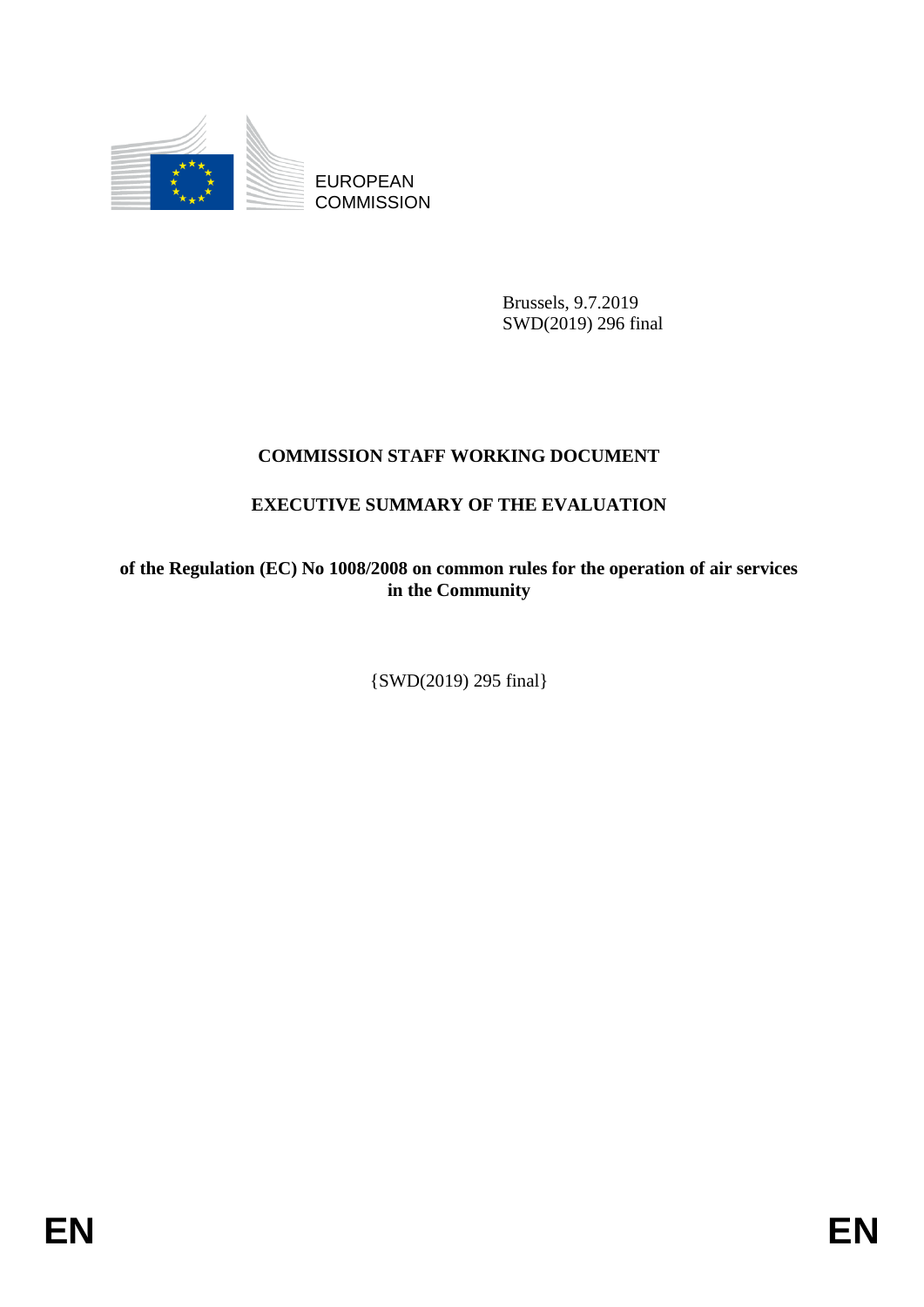#### *Introduction*

The Air Services Regulation (hereafter 'Regulation') was adopted in 2008 as the legal successor of three packages of measures, which have helped establishing the EU internal aviation market as of 1987. It is the basic legal act organising the EU internal aviation market.

### *Objective and scope of the evaluation*

The objective of the evaluation was to provide insight into the actual performance of the Air Services Regulation and its overall intended and unintended impacts. Based on this, it also aimed to provide evidence-based conclusions on the future of this legislative framework.

The Regulation contains provisions on the following main topics: 1) Operating Licence including carriers' Principal Place of Business; 2) Ownership and control (O&C) of EU air carriers, 3) Leasing; 4) Freedom to provide intra-EU air services; 5) Public Service Obligations (PSOs); 6) Traffic distribution rules (TDR); and 7) Price transparency. While the Regulation does not include specific social provisions, the indirect impacts associated with the application of the Regulation and the liberalisation of the air services market on employment and social conditions formed part of the analysis. The evaluation covered the period 2008-2017 and 1992 (i.e. when the Third Aviation Package was adopted) to 2017 for the assessment of the effectiveness. It covered the European Economic Area, namely the EU28 plus Iceland Lichtenstein, and Norway.

### *Evaluation methodology*

The methodology followed the Commission's Better Regulation guidelines and covers the standard evaluation questions i.e. effectiveness, efficiency, relevance, coherence and EU added value. The evaluation draws on an external support study, a social fact-finding study, the Commission's experience of monitoring the implementation of the Regulation and other input provided by relevant stakeholders. A 12-week Open Public Consultation attracted 106 responses.

# *Main findings*

#### *Effectiveness and EU added value*

The Third Aviation Package (adopted in 1992) and the Air Services Regulation have been very effective in achieving the objectives of market efficiency, consumer protection and safety. They have brought sizeable EU added value in creating the EU internal aviation market by removing barriers to competition, such as restrictions on the routes, increasing the number of flights, allowing entry of new market operators, in particular in the low cost segment, and increasing the range of advertised fares. In particular, the **freedom to provide**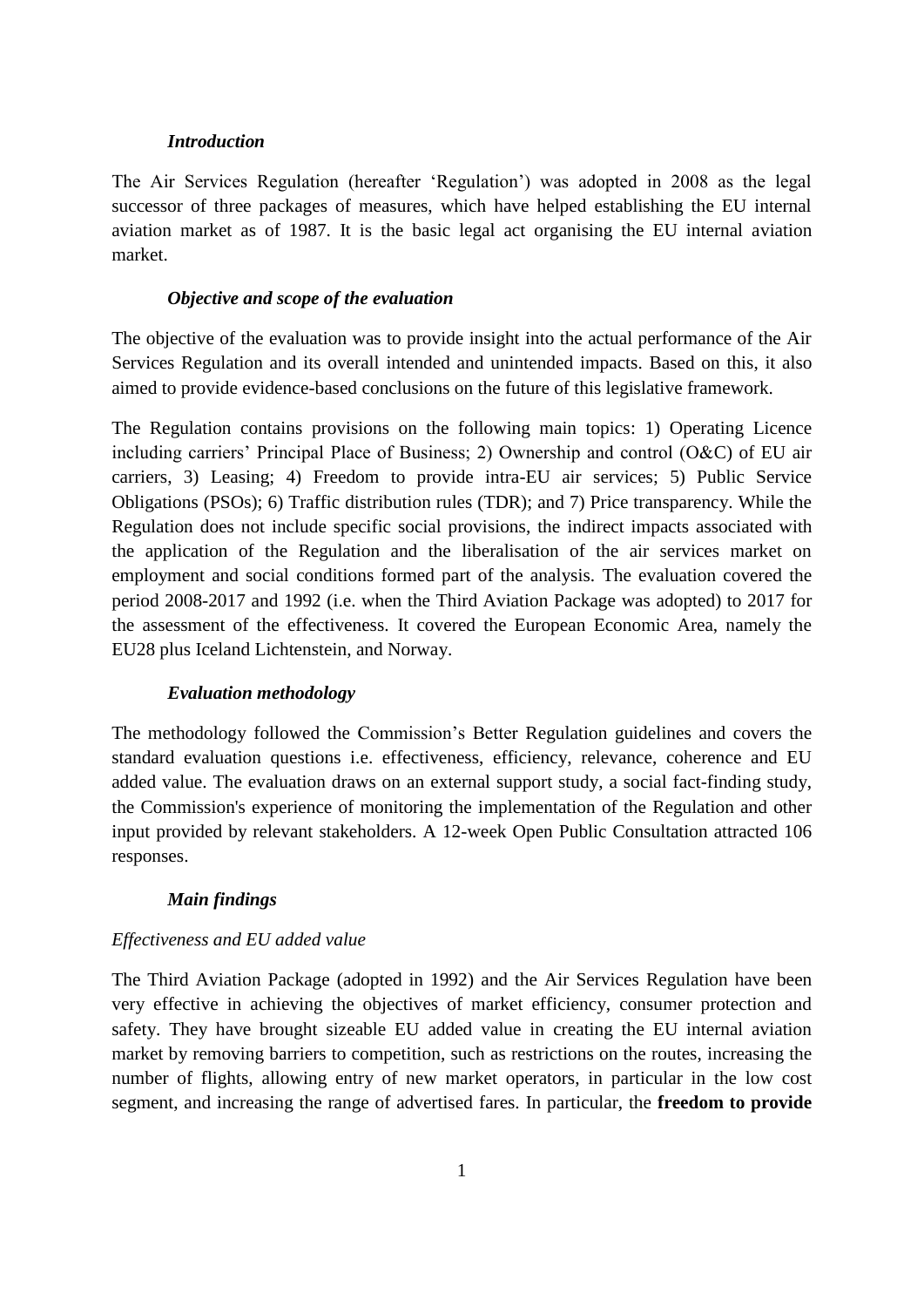**air services in the internal aviation market, intra-EU O&C liberalisation** and a harmonised liberal legal framework across Member States regarding **operating licenses** and **leasing** have allowed air carriers to organise their operations more efficiently. The provisions on **PSOs** have improved connectivity by providing for a system where Member States can impose, under certain conditions, PSOs to support links to certain development or peripheral regions. The provisions on **traffic distribution rules** have brought some transparency to the process of Member States imposing them to manage traffic at airports. **Price transparency** provisions have contributed to more competitive pricing and have ensured consumers have access to transparent information on fares. Finally, while the Regulation did not aim to directly improve safety, provisions on market liberalisation have not compromised safety. Consumers, airlines, airports and employees have all benefited as this policy has overall led to more activity, new routes and airports, new business models, that resulted in a wider range of advertised fares and an increased overall quality of service for consumers.

Having said this, the evidence collected suggests that there are still some issues with the functioning of the Air Services Regulation. Although these issues may look secondary as compared to the overall positive effects of the Air Services Regulation, they may disproportionally affect certain parts of the market and/or stakeholders (see below within the section headed "Lessons learned and possible areas for improvement").

## *Efficiency*

The magnitude of the positive impacts presented above are impossible to monetize, making it difficult to draw overall quantitative conclusions about the efficiency of the Air Services Regulation. The estimated total cost<sup>1</sup> across the EU-28 over the period 2008 – 2017 is EUR 39.17 million to licensing authorities, EUR 1.25 million for price transparency authorities, and EUR 118.32 million for air carriers. The general view is that the benefits brought by the Air Services Regulation have largely offset the costs it has generated.

## *Relevance*

**.** 

The objectives of the Air Services Regulation and the balance between them remain highly relevant in light of the changed market, political and technological context. The objective of ensuring market efficiency remains necessary for the maintenance of an EU internal market where air carriers have the opportunity to freely provide services in a system of effective competition. In this respect, it is important that the Air Services Regulation remains up to date taking into account practical experience and the evolving market and technological context. At the same time, complete commercial freedom must be balanced against the interests of the society, such as safety of operations and consumer protection. The evolution of the market, in particular the multiplication of operational bases outside the Principal Place of Business, brought new challenges to aircrews and may have led, in some cases, to

 $11$  All the figures are inflation adjusted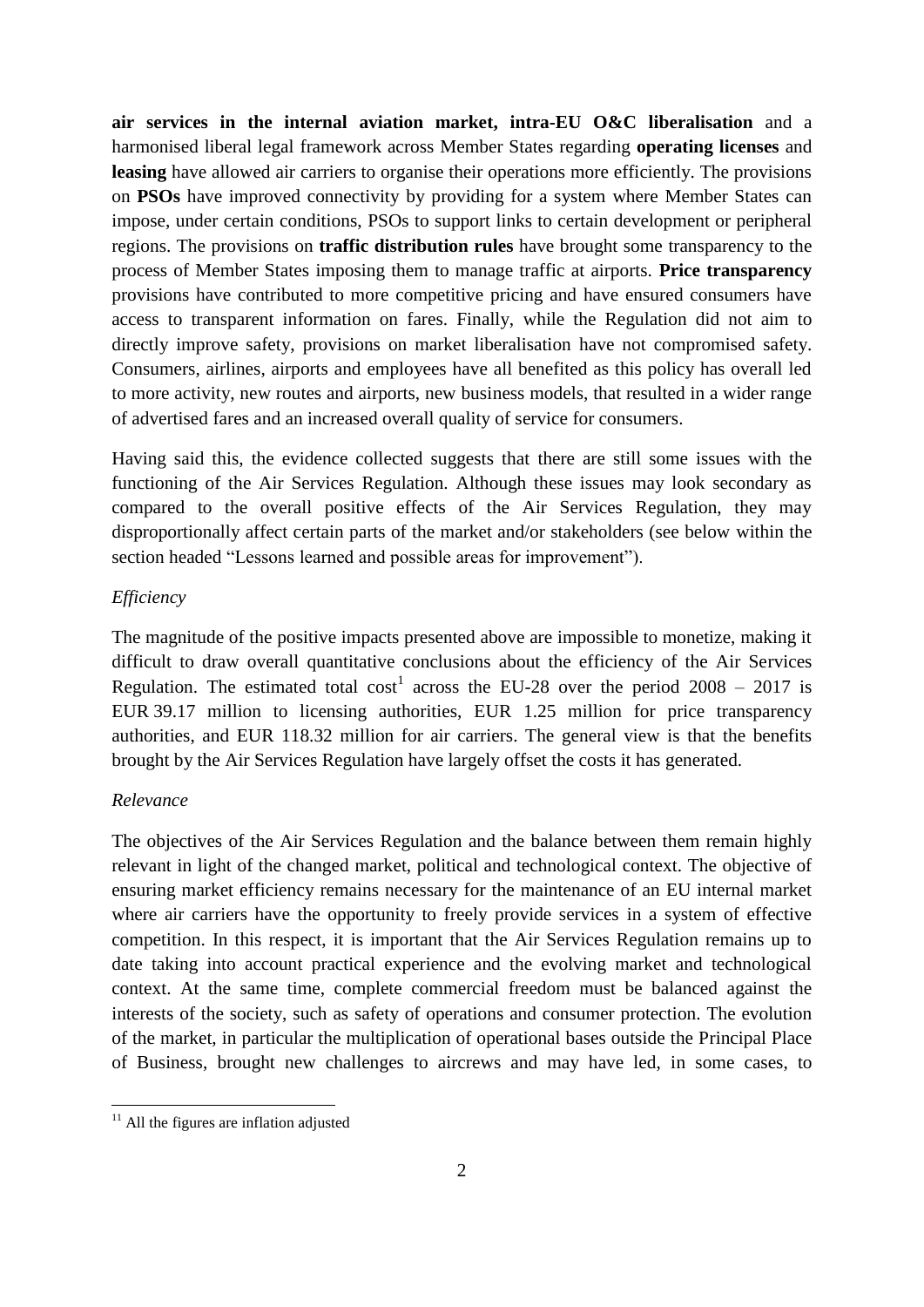unintended indirect impacts on their working and employment conditions. This might also have had the effect of undermining the level playing field.

## *Internal and external coherence*

In terms of internal coherence, certain objectives and measures counter-balance each other (e.g. freedom to provide services vs imposing PSOs, or carriers' commercial freedom within the EU vs restrictions on financing).

In terms of coherence with other EU instruments, the evaluation has identified a need to clarify approaches as to some aspects involving, next to the Air Services Regulation, the Slot Regulation and the new EASA Basic Regulation.. Regarding the coherence with other EU policies, when reviewing the Ownership and Control rules, and in addition to balancing the different interests, regard should be had to ease of application, bearing in mind inter alia the fact that in many cases, the EU Merger Regulation needs to be applied at the same time, often in circumstances of "joint control" within the meaning of the latter Regulation. The EU commitment towards environmental protection is not fully in line with the effects of the Air Services Regulation, however, a number of initiatives at EU and international level aim at addressing such environmental concerns. Lastly, one should mention a possible interplay between the O&C rules and the newly established EU framework for screening of foreign direct investment into the EU.

# *Lessons learned and possible areas for improvement*

The analysis performed has allowed detecting areas for improvement in particular in three priority areas i.e. operating licence (including home base), Ownership & Control and traffic distribution. Regarding **operating licence**, special attention should be paid to the following points: 1) carriers' market exit, and whether this issue is more adequately addressed in the context of the Air Services Regulation or the Slot Regulation; 2) carriers' principal place of business in light of developing business models (notably pan-European airlines operating in several Member States or subsidiaries, holding multiple Air Operator Certificates (AOC) and Operating Licenses (OL) in different Member States), including the question of which functions should be exercised in the Member State of the PPoB or which competent authority is best placed to ensure the financial monitoring of air carriers without stifling their development if adequate monitoring can be ensured in other ways; 3) carriers' principal place of business and home base of aircrews where further action regarding the rules concerning the applicable labour law and the enforcement of the applicable rules may be necessary to guarantee a level playing field; 4) lastly, new business opportunities such as drones and costshared flights advertised through online platforms, for which questions arise as to whether, and if so to what extent they should be covered by the Air Services Regulation.

Several problems have emerged in the practical application of **the O&C provisions**. One crucial issue is the potentially more difficult access to financing stemming from the O&C